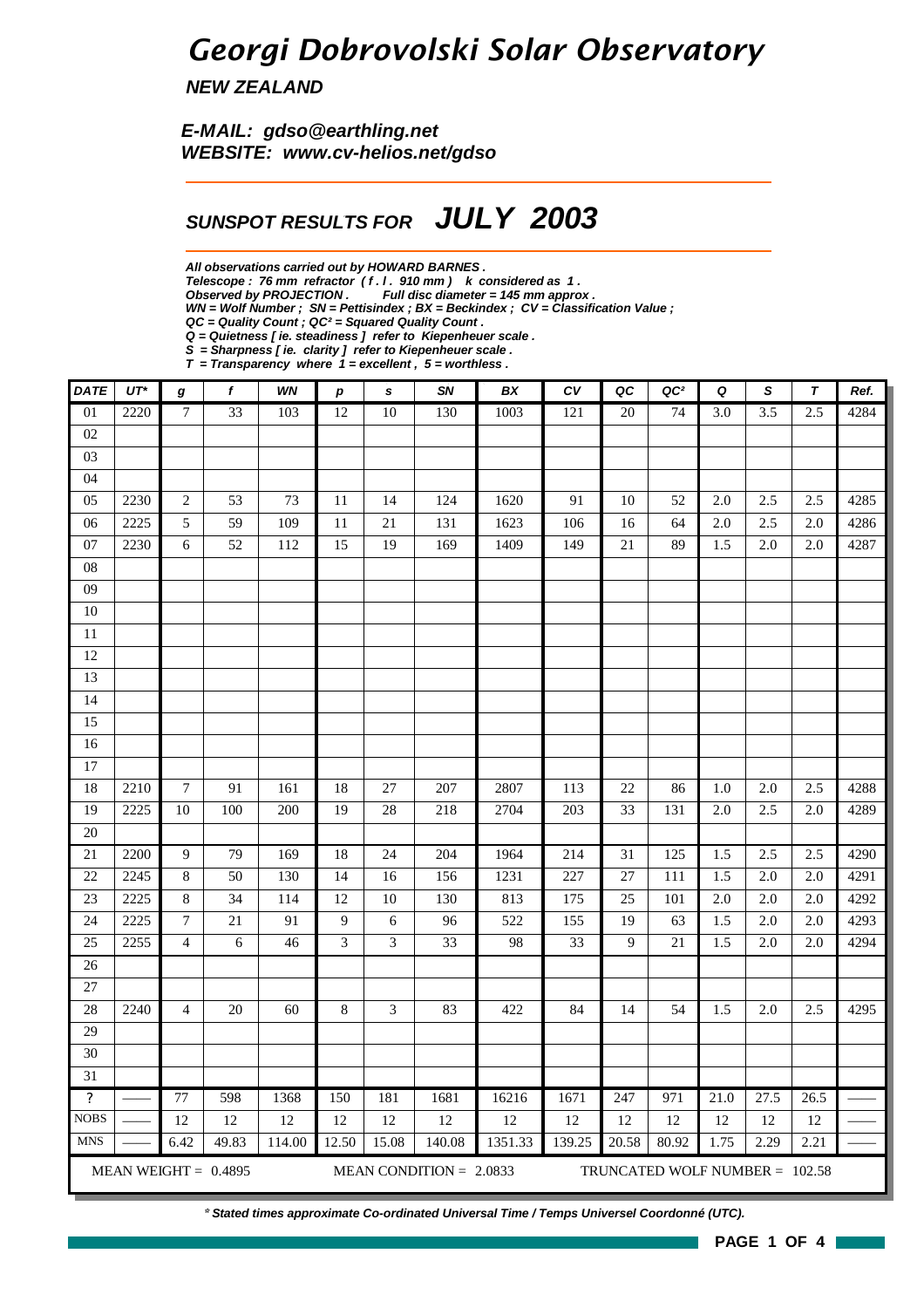### *Georgi Dobrovolski Solar Observatory*

*SUNSPOT DISTRIBUTION & INTER-SOL INDICES FOR*

## *JULY 2003*

*All observations carried out by HOWARD BARNES .*

*Telescope : 76 mm refractor ( f . l . 910 mm ) .*

*Observed by PROJECTION . Full disc diameter = 145 mm approx .*

*IS = Inter-Sol Index .*

*gr = number of multi-spot groups .*

*grfp = number of umbræ within penumbræ within the groups (gr) .*

*grf = number of non-penumbral spots within the groups (gr) .*

*efp = number of single penumbral spots .*

*ef = number of single non-penumbral spots .*

*Q = Quietness [ ie. steadiness ] refer to Kiepenheuer scale .*

*S = Sharpness [ ie. clarity ] refer to Kiepenheuer scale .*

*T = Transparency where 1 = excellent , 5 = worthless .*

| <b>DATE</b>             | UT   | IS      | gr             | grfp    | grf            | efp                         | ef               | $\pmb Q$ | $\pmb{\mathsf{s}}$ | $\pmb{\tau}$ | Ref. |
|-------------------------|------|---------|----------------|---------|----------------|-----------------------------|------------------|----------|--------------------|--------------|------|
| $0 \\ 1$                | 2220 | 36      | $\overline{3}$ | $20\,$  | $\mathbf{9}$   | $\overline{3}$              | $\mathbf{1}$     | 3.0      | 3.5                | 2.5          | 4284 |
| 02                      |      |         |                |         |                |                             |                  |          |                    |              |      |
| 03                      |      |         |                |         |                |                             |                  |          |                    |              |      |
| 04                      |      |         |                |         |                |                             |                  |          |                    |              |      |
| 05                      | 2230 | 55      | $\sqrt{2}$     | 39      | 14             | $\mathbf{0}$                | $\boldsymbol{0}$ | $2.0\,$  | 2.5                | 2.5          | 4285 |
| 06                      | 2225 | 63      | $\overline{4}$ | 37      | 21             | $\,1\,$                     | $\boldsymbol{0}$ | $2.0\,$  | 2.5                | $2.0\,$      | 4286 |
| $07\,$                  | 2230 | 56      | $\overline{4}$ | 32      | $18\,$         | $\,1\,$                     | $\,1\,$          | 1.5      | $2.0\,$            | $2.0\,$      | 4287 |
| ${\bf 08}$              |      |         |                |         |                |                             |                  |          |                    |              |      |
| $09\,$                  |      |         |                |         |                |                             |                  |          |                    |              |      |
| $10\,$                  |      |         |                |         |                |                             |                  |          |                    |              |      |
| $\overline{11}$         |      |         |                |         |                |                             |                  |          |                    |              |      |
| 12                      |      |         |                |         |                |                             |                  |          |                    |              |      |
| 13                      |      |         |                |         |                |                             |                  |          |                    |              |      |
| $\overline{14}$         |      |         |                |         |                |                             |                  |          |                    |              |      |
| 15                      |      |         |                |         |                |                             |                  |          |                    |              |      |
| 16                      |      |         |                |         |                |                             |                  |          |                    |              |      |
| $\overline{17}$         |      |         |                |         |                |                             |                  |          |                    |              |      |
| 18                      | 2210 | 95      | $\overline{4}$ | 61      | $27\,$         | $\ensuremath{\mathfrak{Z}}$ | $\boldsymbol{0}$ | 1.0      | 2.0                | 2.5          | 4288 |
| 19                      | 2225 | 107     | $\tau$         | $70\,$  | $27\,$         | $\sqrt{2}$                  | $1\,$            | $2.0\,$  | 2.5                | $2.0\,$      | 4289 |
| 20                      |      |         |                |         |                |                             |                  |          |                    |              |      |
| 21                      | 2200 | 85      | $\sqrt{6}$     | 53      | 23             | $\sqrt{2}$                  | $\mathbf{1}$     | 1.5      | 2.5                | 2.5          | 4290 |
| $22\,$                  | 2245 | 54      | $\overline{4}$ | 31      | 15             | $\ensuremath{\mathfrak{Z}}$ | $\mathbf{1}$     | $1.5\,$  | $2.0\,$            | $2.0\,$      | 4291 |
| 23                      | 2225 | 38      | $\overline{4}$ | $22\,$  | $\,8$          | $\sqrt{2}$                  | $\sqrt{2}$       | $2.0\,$  | 2.0                | $2.0\,$      | 4292 |
| 24                      | 2225 | 24      | $\mathfrak{Z}$ | $12\,$  | $\sqrt{5}$     | $\ensuremath{\mathfrak{Z}}$ | $\mathbf{1}$     | $1.5\,$  | $2.0\,$            | $2.0\,$      | 4293 |
| 25                      | 2255 | $\,8\,$ | $\sqrt{2}$     | $\,1\,$ | $\mathfrak{Z}$ | $\sqrt{2}$                  | $\boldsymbol{0}$ | $1.5\,$  | $2.0\,$            | $2.0\,$      | 4294 |
| $26\,$                  |      |         |                |         |                |                             |                  |          |                    |              |      |
| 27                      |      |         |                |         |                |                             |                  |          |                    |              |      |
| 28                      | 2240 | 23      | $\mathfrak{Z}$ | $16\,$  | $\mathfrak{Z}$ | $\,1\,$                     | $\boldsymbol{0}$ | 1.5      | 2.0                | 2.5          | 4295 |
| $\overline{29}$         |      |         |                |         |                |                             |                  |          |                    |              |      |
| 30                      |      |         |                |         |                |                             |                  |          |                    |              |      |
| 31                      |      |         |                |         |                |                             |                  |          |                    |              |      |
| $\overline{\mathbf{?}}$ |      | 644     | 46             | 394     | 173            | 23                          | $\overline{8}$   | 21.0     | 27.5               | 26.5         |      |
| <b>NOBS</b>             |      | 12      | 12             | $12\,$  | $12\,$         | $12\,$                      | 12               | 12       | $12\,$             | $12\,$       |      |
| <b>MNS</b>              |      | 53.67   | 3.83           | 32.83   | 14.42          | 1.92                        | 0.67             | 1.75     | 2.29               | 2.21         |      |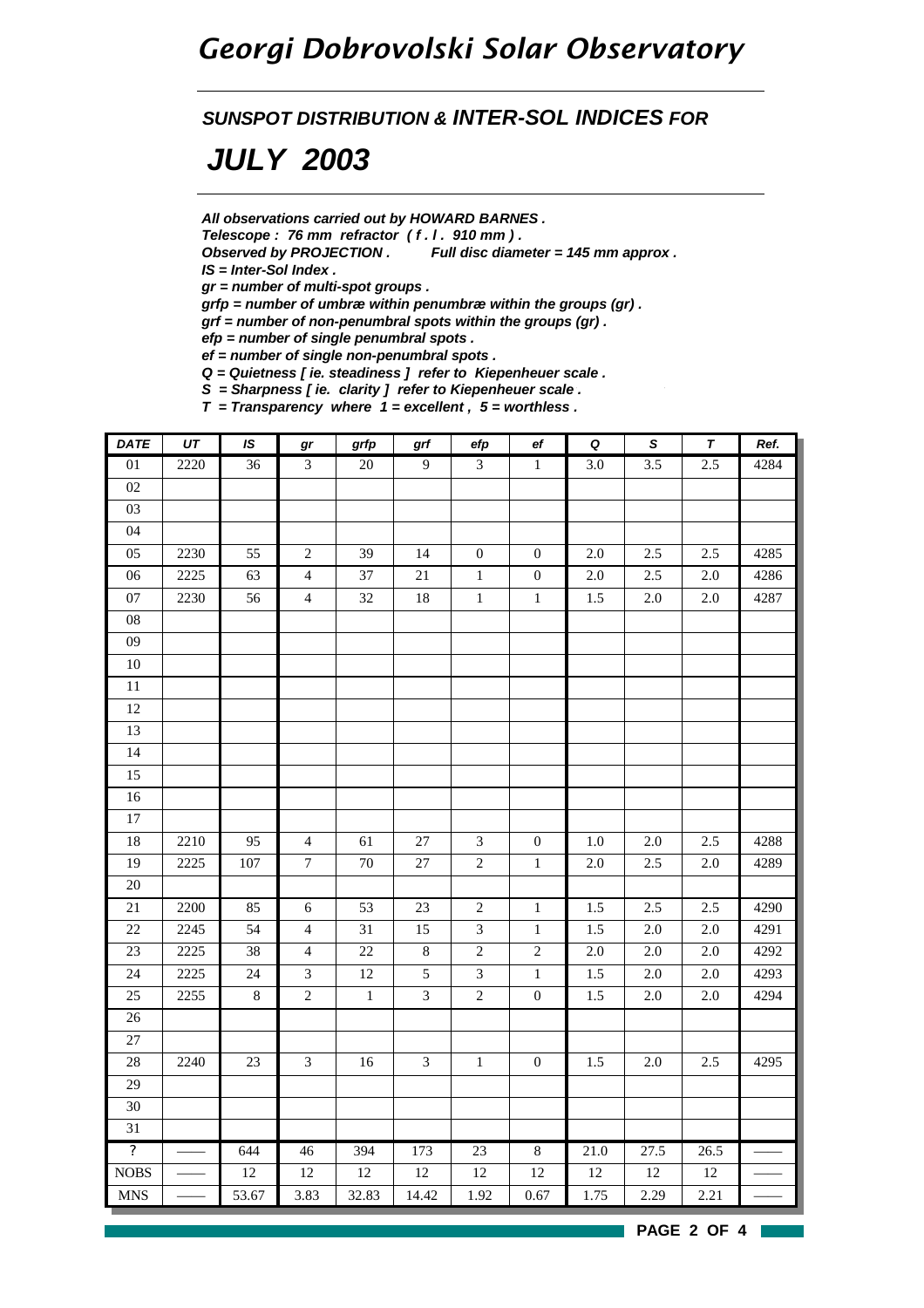#### *SUNSPOT CENSUS BY CLASSIFICATION FOR*

## *JULY 2003*

*All observations carried out by HOWARD BARNES . Telescope : 76 mm refractor ( f . l . 910 mm ) . Full disc diameter = 145 mm approx . IF 2 OR MORE REGIONS ARE OF THE SAME CLASSIFICATION , THEN SUNSPOT COUNTS ARE SEPARATED BY SOLIDI ( / ) .*

| $\pmb{DATE}$  | UT   |                  | A                |                  | B                |                  | $\pmb{C}$        |                  | D                                       |                  | E                |                  | $\pmb{\digamma}$                    |                  | G<br>$\boldsymbol{H}$ |                  |                  |                  | J                       |
|---------------|------|------------------|------------------|------------------|------------------|------------------|------------------|------------------|-----------------------------------------|------------------|------------------|------------------|-------------------------------------|------------------|-----------------------|------------------|------------------|------------------|-------------------------|
|               |      | $\bm{g}$         | $\boldsymbol{f}$ | g                | $\pmb{f}$        | $\bm{g}$         | $\mathbf f$      | $\bm{g}$         | $\pmb{f}$                               | $\boldsymbol{g}$ | f                | $\boldsymbol{g}$ | $\pmb{f}$                           | g                | $\mathbf{f}$          | $\boldsymbol{g}$ | f                | g                | $\boldsymbol{f}$        |
| 01            | 2220 | -1               | $\mathbf{1}$     | $\mathbf{0}$     | $\boldsymbol{0}$ | $\mathbf{1}$     | 3                | $\mathbf{1}$     | $\overline{4}$                          | $\overline{0}$   | $\boldsymbol{0}$ | $\mathbf{1}$     | $22\,$                              | $\overline{0}$   | $\overline{0}$        | $\overline{0}$   | $\boldsymbol{0}$ | 3                | 1/1/1                   |
| 02            |      |                  |                  |                  |                  |                  |                  |                  |                                         |                  |                  |                  |                                     |                  |                       |                  |                  |                  |                         |
| 03            |      |                  |                  |                  |                  |                  |                  |                  |                                         |                  |                  |                  |                                     |                  |                       |                  |                  |                  |                         |
| 04            |      |                  |                  |                  |                  |                  |                  |                  |                                         |                  |                  |                  |                                     |                  |                       |                  |                  |                  |                         |
| 05            | 2230 | $\boldsymbol{0}$ | $\boldsymbol{0}$ | $\mathbf{0}$     | $\overline{0}$   | $\overline{0}$   | $\boldsymbol{0}$ | $\mathbf{1}$     | 16                                      | $\overline{0}$   | $\boldsymbol{0}$ | $\mathbf{1}$     | 37                                  | $\overline{0}$   | $\boldsymbol{0}$      | $\boldsymbol{0}$ | $\boldsymbol{0}$ | $\boldsymbol{0}$ | $\boldsymbol{0}$        |
| 06            | 2225 | $\mathbf{0}$     | $\mathbf{0}$     | $\overline{c}$   | 2/3              | $\boldsymbol{0}$ | $\boldsymbol{0}$ | $\mathbf{1}$     | 19                                      | $\boldsymbol{0}$ | $\boldsymbol{0}$ | $\mathbf{1}$     | 34                                  | $\boldsymbol{0}$ | $\mathbf{0}$          | $\boldsymbol{0}$ | $\boldsymbol{0}$ | $\mathbf{1}$     | $\mathbf{1}$            |
| 07            | 2230 | 1                | $\mathbf{1}$     | $\mathbf{0}$     | $\boldsymbol{0}$ | $\boldsymbol{0}$ | $\boldsymbol{0}$ | 3                | 3/7/14                                  | $\boldsymbol{0}$ | $\boldsymbol{0}$ | 1                | $26\,$                              | $\mathbf{0}$     | $\mathbf{0}$          | $\boldsymbol{0}$ | $\boldsymbol{0}$ | 1                | $\mathbf{1}$            |
| $08\,$        |      |                  |                  |                  |                  |                  |                  |                  |                                         |                  |                  |                  |                                     |                  |                       |                  |                  |                  |                         |
| 09            |      |                  |                  |                  |                  |                  |                  |                  |                                         |                  |                  |                  |                                     |                  |                       |                  |                  |                  |                         |
| 10            |      |                  |                  |                  |                  |                  |                  |                  |                                         |                  |                  |                  |                                     |                  |                       |                  |                  |                  |                         |
| $11\,$        |      |                  |                  |                  |                  |                  |                  |                  |                                         |                  |                  |                  |                                     |                  |                       |                  |                  |                  |                         |
| 12            |      |                  |                  |                  |                  |                  |                  |                  |                                         |                  |                  |                  |                                     |                  |                       |                  |                  |                  |                         |
| 13            |      |                  |                  |                  |                  |                  |                  |                  |                                         |                  |                  |                  |                                     |                  |                       |                  |                  |                  |                         |
| $14\,$        |      |                  |                  |                  |                  |                  |                  |                  |                                         |                  |                  |                  |                                     |                  |                       |                  |                  |                  |                         |
| 15            |      |                  |                  |                  |                  |                  |                  |                  |                                         |                  |                  |                  |                                     |                  |                       |                  |                  |                  |                         |
| 16            |      |                  |                  |                  |                  |                  |                  |                  |                                         |                  |                  |                  |                                     |                  |                       |                  |                  |                  |                         |
| 17            |      |                  |                  |                  |                  |                  |                  |                  |                                         |                  |                  |                  |                                     |                  |                       |                  |                  |                  |                         |
| 18            | 2210 | $\mathbf{0}$     | $\boldsymbol{0}$ | $\mathbf{0}$     | $\mathbf{0}$     | $\,1\,$          | $\mathbf{2}$     | $\boldsymbol{0}$ | $\boldsymbol{0}$                        | $1\,$            | 38               | $\mathbf{1}$     | 46                                  | $\mathbf{0}$     | $\mathbf{0}$          | $\boldsymbol{0}$ | $\boldsymbol{0}$ | $\overline{4}$   | 1/1/1/2                 |
| 19            | 2225 | -1               | $\mathbf{1}$     | -1               | $\overline{c}$   | $\boldsymbol{0}$ | $\boldsymbol{0}$ | $\mathfrak{Z}$   | 2/9/9                                   | $\mathbf{1}$     | 41               | $\mathbf{1}$     | $32\,$                              | $\boldsymbol{0}$ | $\boldsymbol{0}$      | $\mathbf{1}$     | $\mathbf{1}$     | $\mathbf{2}$     | $1/2\,$                 |
| 20            |      |                  |                  |                  |                  |                  |                  |                  |                                         |                  |                  |                  |                                     |                  |                       |                  |                  |                  |                         |
| 21            | 2200 | -1               | $\mathbf{1}$     | $\mathbf{0}$     | $\overline{0}$   | $\overline{2}$   | 3/4              | $\sqrt{2}$       | 5/14                                    | $\mathbf{1}$     | 29               | $\mathbf{1}$     | 21                                  | $\boldsymbol{0}$ | $\mathbf{0}$          | $\mathbf{1}$     | $\mathbf{1}$     | $\mathbf{1}$     | $\mathbf{1}$            |
| 22            | 2245 | -1               | $\mathbf{1}$     | $\boldsymbol{0}$ | $\mathbf{0}$     | $\boldsymbol{0}$ | $\boldsymbol{0}$ | $\sqrt{2}$       | 7/13                                    | $\mathbf{1}$     | 17               | $\mathbf{1}$     | 9                                   | $\mathbf{0}$     | $\mathbf{0}$          | $\mathbf{1}$     | $\mathbf{1}$     | $\sqrt{2}$       | 1/1                     |
| 23            | 2225 | $\overline{c}$   | 1/1              | $\boldsymbol{0}$ | $\boldsymbol{0}$ | $\mathbf{1}$     | $\overline{4}$   | 1                | 5                                       | $\mathbf{1}$     | 14               | -1               | $\boldsymbol{7}$                    | $\mathbf{0}$     | $\boldsymbol{0}$      | $\mathbf{1}$     | $\mathbf{1}$     | $\mathbf{1}$     | $\mathbf{1}$            |
| 24            | 2225 | $\mathbf{1}$     | $\mathbf{1}$     | $\mathbf{0}$     | $\boldsymbol{0}$ | $\mathbf{1}$     | $\overline{4}$   | $\boldsymbol{0}$ | $\boldsymbol{0}$                        | $\mathbf{1}$     | 11               | $\boldsymbol{0}$ | $\boldsymbol{0}$                    | $\mathbf{1}$     | $\overline{c}$        | $\boldsymbol{0}$ | $\boldsymbol{0}$ | 3                | 1/1/1                   |
| 25            | 2255 | $\mathbf{0}$     | $\boldsymbol{0}$ | $\mathbf{1}$     | $\overline{2}$   | $\mathbf{1}$     | $\overline{c}$   | $\boldsymbol{0}$ | $\boldsymbol{0}$                        | $\mathbf{0}$     | $\boldsymbol{0}$ | $\mathbf{0}$     | $\boldsymbol{0}$                    | $\boldsymbol{0}$ | $\mathbf{0}$          | $\boldsymbol{0}$ | $\boldsymbol{0}$ | $\overline{2}$   | 1/1                     |
| 26            |      |                  |                  |                  |                  |                  |                  |                  |                                         |                  |                  |                  |                                     |                  |                       |                  |                  |                  |                         |
| 27            |      |                  |                  |                  |                  |                  |                  |                  |                                         |                  |                  |                  |                                     |                  |                       |                  |                  |                  |                         |
| 28            | 2240 | $\boldsymbol{0}$ | $\boldsymbol{0}$ | $\mathbf{0}$     | $\boldsymbol{0}$ | $\mathbf{1}$     | $\overline{c}$   | $\mathbf{1}$     | $\,$ 8 $\,$                             | $\mathbf{1}$     | 9                | $\boldsymbol{0}$ | $\boldsymbol{0}$                    | $\overline{0}$   | $\boldsymbol{0}$      | $\boldsymbol{0}$ | $\boldsymbol{0}$ | $\mathbf{1}$     | $\mathbf{1}$            |
| 29            |      |                  |                  |                  |                  |                  |                  |                  |                                         |                  |                  |                  |                                     |                  |                       |                  |                  |                  |                         |
| 30            |      |                  |                  |                  |                  |                  |                  |                  |                                         |                  |                  |                  |                                     |                  |                       |                  |                  |                  |                         |
| 31            |      |                  |                  |                  |                  |                  |                  |                  |                                         |                  |                  |                  |                                     |                  |                       |                  |                  |                  |                         |
| <b>TOTALS</b> |      | $\,$ 8 $\,$      | $\,$ 8 $\,$      | $\overline{4}$   | 9                | $\,$ 8 $\,$      | $24\,$           | $15\,$           | 135                                     | $\boldsymbol{7}$ | 159              | 9 <sup>1</sup>   | 234                                 | 1                | $\sqrt{2}$            | $\sqrt{4}$       | $\overline{4}$   | $21\,$           | 23                      |
|               |      |                  |                  |                  |                  |                  |                  |                  | REGIONAL PERCENTAGES                    |                  |                  |                  |                                     |                  |                       |                  |                  |                  |                         |
| $\mathbf A$   |      |                  | $\, {\bf B}$     |                  | ${\bf C}$        |                  | ${\bf D}$        |                  | ${\bf E}$                               |                  | $\mathbf F$      | ${\bf G}$        | $\, {\rm H}$                        |                  |                       | $\bf J$          |                  |                  | $\mathbf{?} \mathrm{g}$ |
| $10.4\,$      |      |                  | 5.2              |                  | 10.4             |                  | 19.5             |                  | 9.1                                     |                  | 11.7             | $1.3\,$          | 5.2                                 |                  |                       | 27.3             |                  |                  | $77\,$                  |
|               |      |                  |                  |                  |                  |                  |                  |                  |                                         |                  |                  |                  |                                     |                  |                       |                  |                  |                  |                         |
|               |      |                  |                  |                  | $NOBS = 12$      |                  |                  |                  | $p / g$ mean = 2.1393                   |                  |                  |                  | $f/g$ mean = 8.6216                 |                  |                       |                  |                  |                  |                         |
|               |      |                  |                  |                  |                  |                  |                  |                  | $\bar{p}$ / g mean = 1.9481             |                  |                  |                  | $\frac{1}{\pi}$ f / g mean = 7.7662 |                  |                       |                  |                  |                  |                         |
|               |      |                  |                  |                  |                  |                  |                  |                  | GROUP COMPLEXITY INDEX $(GCI) = 9.7143$ |                  |                  |                  |                                     |                  |                       |                  |                  |                  |                         |